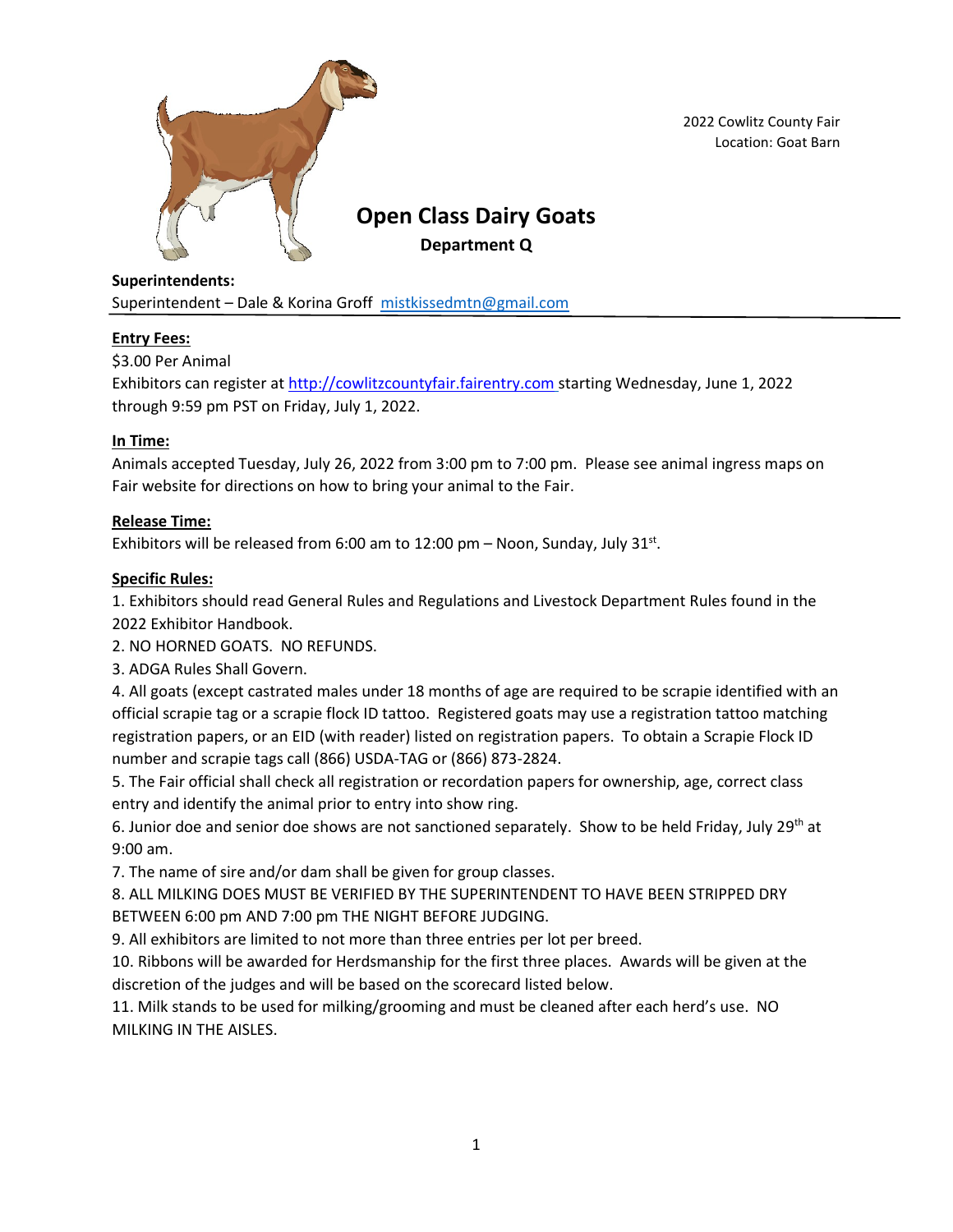12. Registered 4-H and FFA goats are eligible to exhibit in Open Class and also must meet General Livestock Health Requirements.

13. Show not subject to change.

#### **Show Schedule:**

Friday, July 29, 2022 at 9:00 am – 4-H/FFA Dairy Goat Showmanship and Type, Followed by Open Class Dairy Goat Type

# **Herdsmanship Scorecard:**

|                                                                                     | Total: | 100% |
|-------------------------------------------------------------------------------------|--------|------|
| <b>Educational Value of Exhibit</b>                                                 |        | 30%  |
| Display Effects – Decorations, Signs, Stall Cards                                   |        | 20%  |
| <b>Stalls and Alleys</b>                                                            |        | 20%  |
| Stalls – Arrangement of Equipment and Supplies, Cleanliness of Equipment, Supplies, |        |      |
| Animals – Arrangement, Cleanliness and Grooming, Bedding, Regularity of Feeding     |        | 30%  |

#### **Premiums:**

| $1st$ Place - \$12.00                 | $2nd$ Place - \$10.00 |               | $3rd$ Place - \$8.00 | 4 <sup>th</sup> Place - \$7.00 |
|---------------------------------------|-----------------------|---------------|----------------------|--------------------------------|
| Herdsmanship Award - $1^{st}$ \$15.00 |                       | $2nd$ \$10.00 | $3rd$ \$5.00         |                                |

#### **Special Awards:**

Senior Champion Doe – Rosette Reserve Senior Champion Doe – Rosette Junior Champion Doe – Rosette Reserve Junior Champion Doe – Rosette Superintendent's Award – Rosette

#### **Division A: BREEDING ANIMAL**

**Classes:** *Use the Lots Immediately Following*

- 1. All Other Pure Breeds
- 2. Recorded Grade
- 3. Nubian
- 4. Lamancha
- 5. Nigerian Dwarf
- 6. Alpine

# **Lots:**

- 1. Does (Born April 1 and later)
- 2. Does (Born in March)
- 3. Does (Born before February 29, and under one year)
- 4. Does (1 year and under 2 years, never in milk)
- 5. Does (Under 2 years, in milk)
- 6. Does (2 years and under 3)
- 7. Does (3 years and under 4)
- 8. Does (4 years and under 5)
- 9. Does (5 years and over)
- 10. Champion Challenge